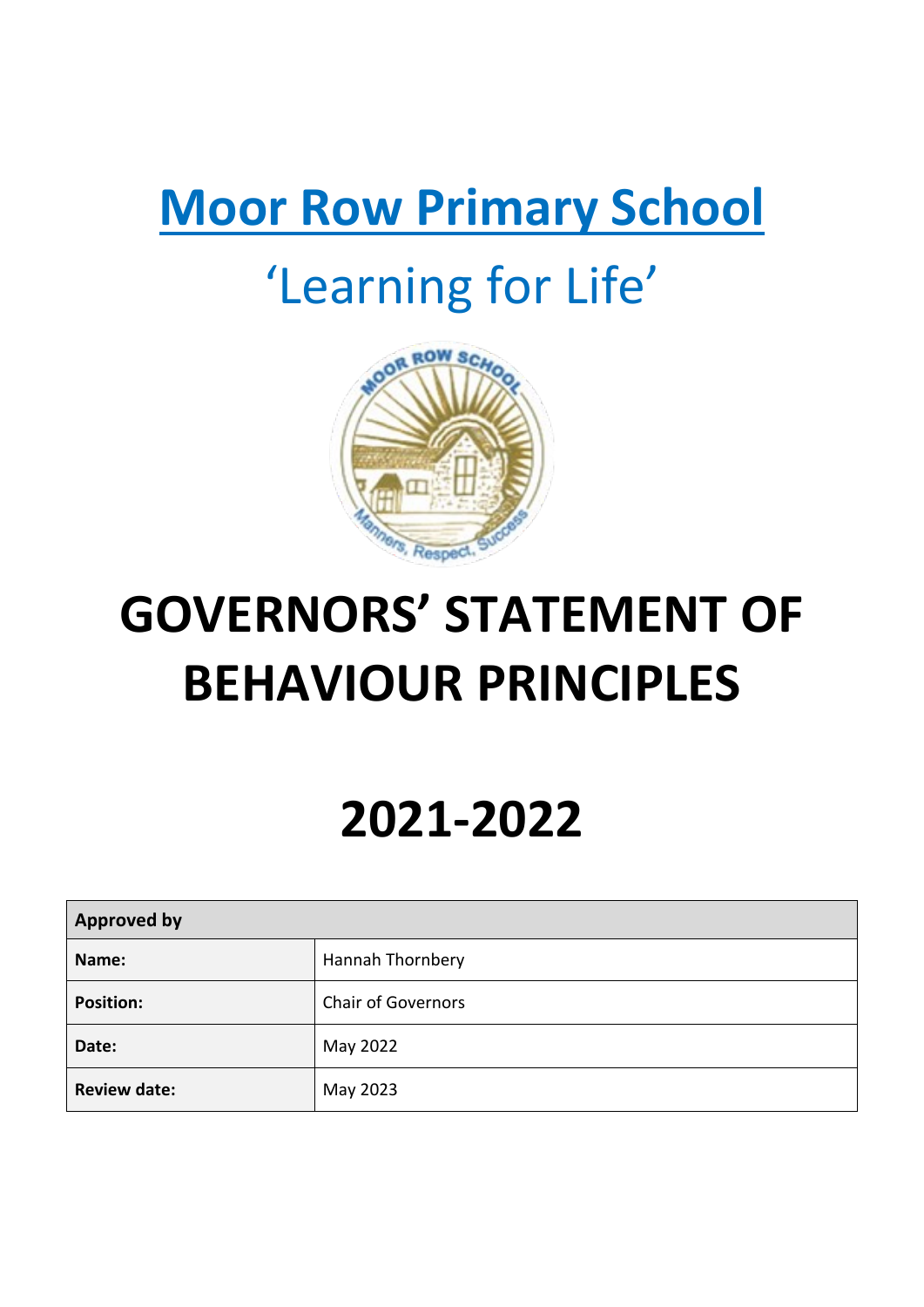# **Definitions**

For the purposes of this Statement, a child, young person, pupil or student is referred to as a 'child' or a 'pupil'.

Wherever the term 'parent' is used this includes any person with parental authority over the child concerned e.g. carers, legal guardians etc.

Wherever the terms 'Governors' or 'Governing Body' are used, this includes the Management Committee of a Pupil Referral Unit and the Academy Trust/Local Advisory Board where they have chosen to adopt a Statement of Principles.

## **Introduction**

Section 88 of the Education and Inspections Act 2006 requires Governing Bodies and Management Committees of maintained schools to have regard to the statutory guidance from the Secretary of State for Education in making and reviewing a written statement of behaviour. The Governing Body has a duty to produce, and review, a written statement of general principles to guide the Head teacher in determining measures to promote good behaviour and discipline amongst pupils. The statutory guidance document '[Behaviour and](https://www.gov.uk/government/publications/behaviour-and-discipline-in-schools-guidance-for-governing-bodies)  discipline in schools' – [Guidance for Governing Bodies](https://www.gov.uk/government/publications/behaviour-and-discipline-in-schools-guidance-for-governing-bodies)' has been used as a reference in producing this Statement of Behaviour Principles.

Schools are required to have a Behaviour Policy and procedures which includes the school rules. It is the responsibility of the Head teacher along with the staff in the school to produce the school's Whole School Behaviour Policy and procedures and the duty of the Governing Body to provide the Head teacher with a clear written statement of the principles around which the Whole School Behaviour Policy and procedures will be formed and follow. The Statement of Behaviour Principles will be reviewed regularly as indicated on the title page to take account of any legislative or other changes which may affect the content or relevance of this document. The Statement is published on the school's website.

In deciding on these Behaviour Principles, the Governors consulted with parents, pupils, school staff and the Head teacher to ensure that the Principles are both relevant and appropriate for the standard of behaviour expected (school rules); the use of rewards and sanctions; the circumstances in which reasonable force will be used and when multi-agency assessment will be considered for pupils who display continuous disruptive behaviour in our school.

In terms of staff and other adults, any person whose work brings them into contact with children including volunteers must follow the principles and guidance outlined in the school staff Code of Conduct which also applies to other adults working with the children in the school. In addition to this Code of Conduct, all employees engaged to work under Teachers' Terms and Conditions of Employment have a statutory obligation to adhere to the ['Teachers' Standards 2012 \(rev 20](https://assets.publishing.service.gov.uk/government/uploads/system/uploads/attachment_data/file/1007716/Teachers__Standards_2021_update.pdf)21)' and in relation to the Code of Conduct, Part 2 of the Teachers' Standards – Personal and Professional Conduct.

Part 1 of the Teachers' Standards also requires teachers to Manage behaviour effectively to ensure a good and safe learning environment. In doing so they are required to:

- have clear rules and routines for behaviour in classrooms, and take responsibility for promoting good and courteous behaviour both in classrooms and around the school, in accordance with the school's behaviour policy and procedures;
- have high expectations of behaviour, and establish a framework for discipline with a range of strategies, using praise, sanctions and rewards consistently and fairly;
- manage classes effectively, using approaches which are appropriate to pupils' needs in order to involve and motivate them;
- maintain good relationships with pupils, exercise appropriate authority, and act decisively when necessary.

# **Principles**

## **Right to feel safe at all times**

All young people and staff have the right to feel safe at all times whilst in school. There should be mutual respect between staff and pupils; pupils and their peers; staff and their colleagues and staff and parents or other visitors to the school. All members of the school community must be aware that bullying or harassment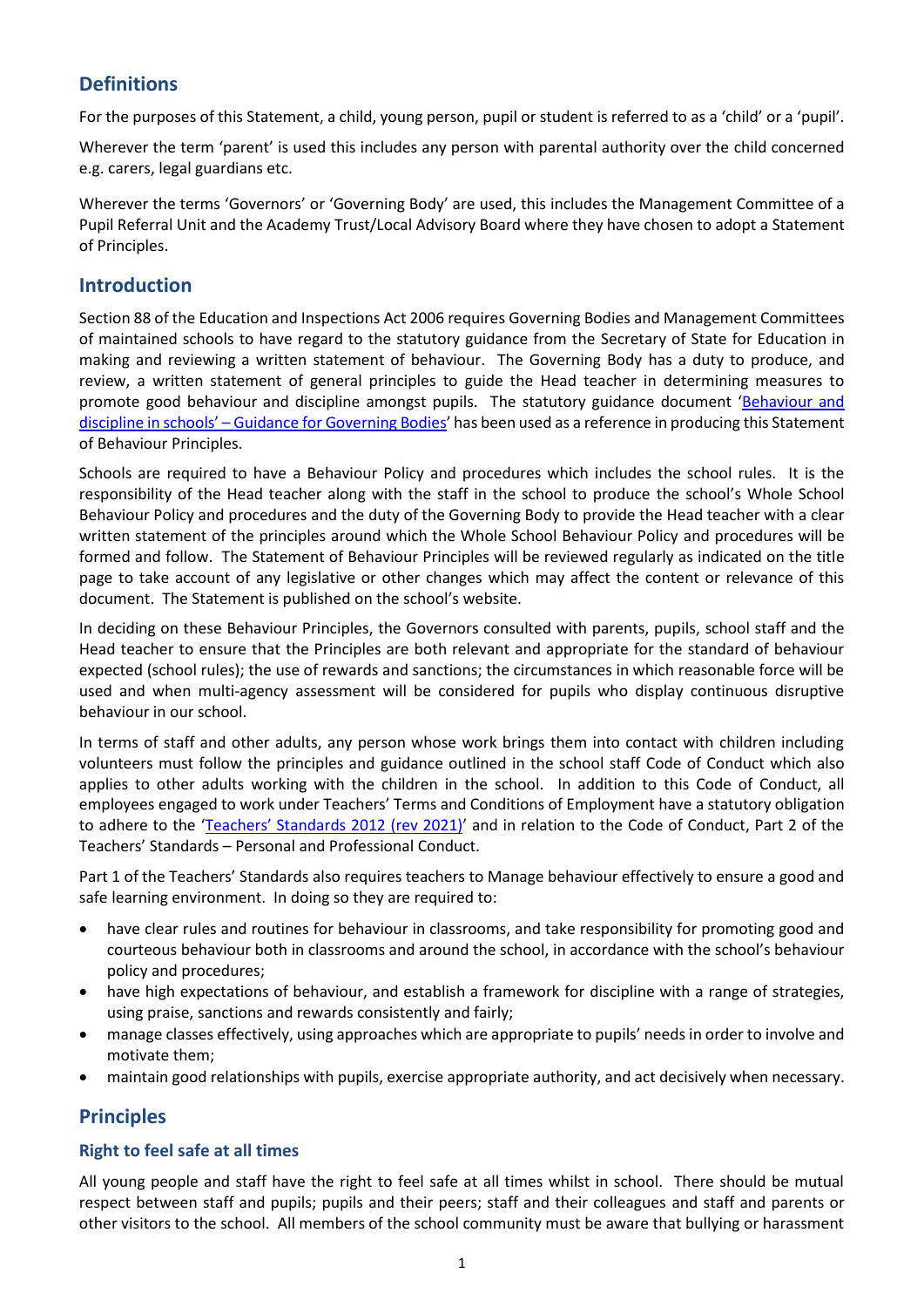of any description is unacceptable and, even if it occurs outside normal school hours, will be dealt with in accordance with the sanctions laid out in the Whole School Behaviour Policy and procedures.

All staff must be aware of the risk of abuse, neglect, exploitation and radicalisation and be alert to changes in a pupil's behaviour which could indicate that they may need help or protection. The school's Online Safety Policy includes our procedures for promoting online safety and preventing access to terrorist and extremist materials when accessing the internet. Pupils' resilience to radicalisation will be built up by achieving a positive ethos in school as laid out in the Whole School Behaviour Policy and procedures and with the promotion of fundamental British values.

The school's Child Protection Policy and procedures also includes details of how we will respond to reports of abuse, neglect, exploitation and sexual violence and sexual harassment.

## **High standards of behaviour**

The Governors strongly believe that high standards of behaviour lie at the heart of a successful school. Such expected behaviour by the entire school community will enable all its young people to make the best possible progress in all aspects of their school life and work, and all staff to be able to teach and promote good learning without interruption.

The Governors also believe that the expectation of high standards of behaviour which are required during the school day can have a positive effect on the life of young people outside school in encouraging them to become acceptable members of the wider community.

### **Inclusivity and Equality**

Our School is an inclusive school. All members of the school community should be free from discrimination of any description and this is further recognised in our Single Equality Scheme and promoted in the day-to-day running of the school.

The Whole School Behaviour Policy and procedures must emphasise that bullying and discrimination as a result of age, disability, gender reassignment, pregnancy, race, religious belief, ethnicity or sexual orientation/identity or background is absolutely unacceptable and attracts a zero tolerance attitude. The Policy and procedures must, therefore, include an anti-bullying statement which is clear, concise and is understood by all members of the school community. Measures to counteract bullying of all forms including cyber bullying, sharing of nude and/or semi-nude images/videos, sexual violence and sexual harassment and other forms of child on child abuse (also known as peer on peer abuse) and discrimination should be included in the procedures and consistently applied and monitored for their effectiveness.

The school's legal duties to comply with the Equality Act 2010 and which are described in the School's Single Equality Scheme will be further reinforced through the Whole School Behaviour Policy and procedures and will seek to safeguard vulnerable pupils, particularly those with special educational needs where reasonable adjustments in the Behaviour Policy's application may be made.

#### **Mental health and behaviour**

Where children have suffered abuse and neglect, or other potentially traumatic adverse childhood experiences, this can have a lasting impact throughout childhood, adolescence and into adulthood. It is key that staff are aware of how these children's experiences, can impact on their mental health, behaviour, and education. Reference to how the school will respond to children with mental health and the effects of this on their behaviour must be included in the Whole School Behaviour Policy and procedures.

## **School Rules**

The Whole School Behaviour Policy and procedures must include details of the school rules. These should set out the expected standards of behaviour, be displayed in all classrooms and shared with and explained to all pupils in an age-appropriate manner. The Governors expect that any school rules are applied consistently across the whole school by staff and others to whom this authority has been given. School rules which are clear and explained to all staff will ensure that staff have the confidence to apply the rules appropriately and where necessary, give rewards for good behaviour and the appropriate level of sanction for inappropriate or unacceptable behaviour.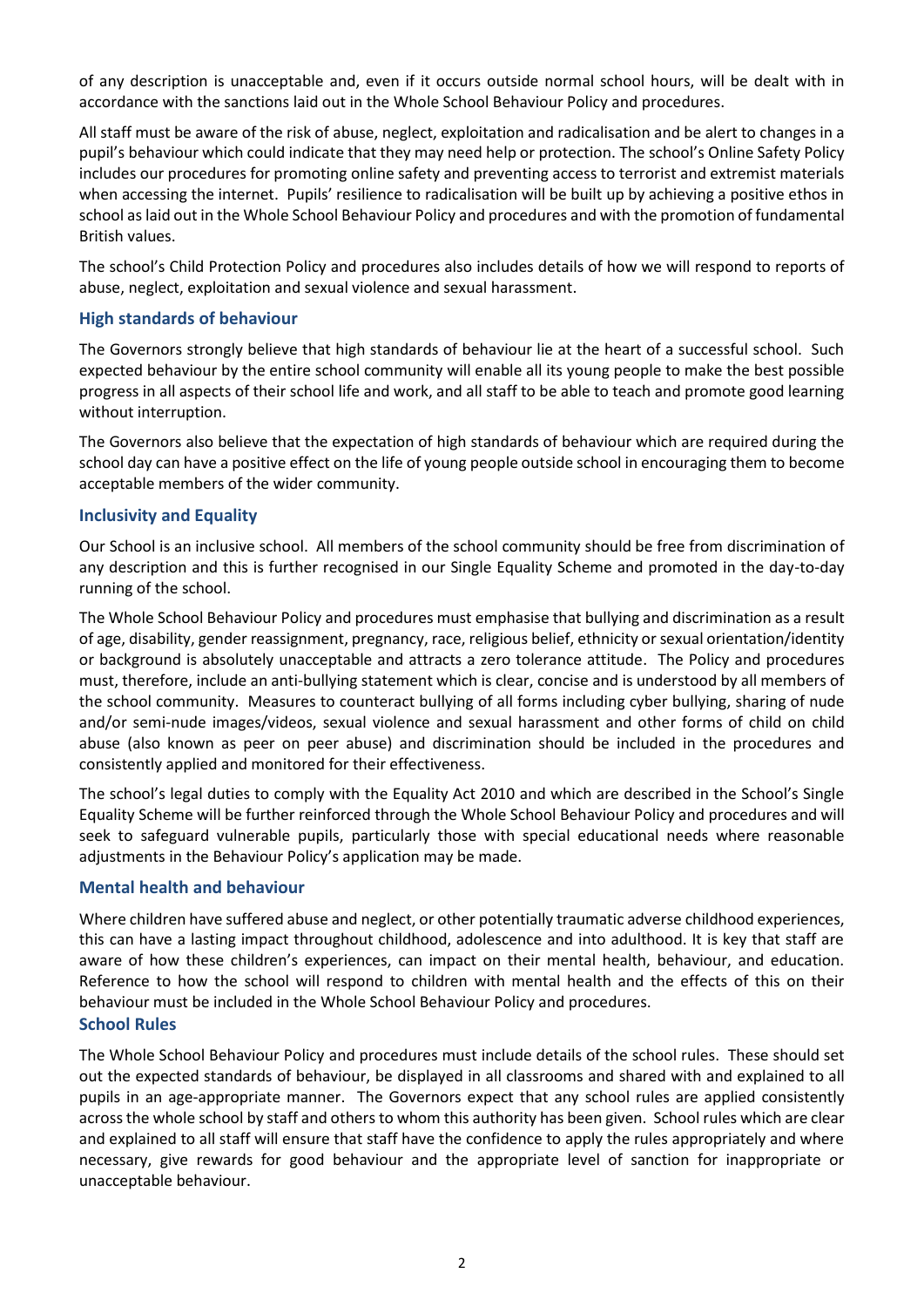### **Rewards**

The Governors expect the Whole School Behaviour Policy and procedures to include a wide range of rewards which are clear and enable staff and others with authority to apply them consistently and fairly across the whole school. The rewards system will encourage good behaviour in the classroom and elsewhere in the school. The Governors expect that any rewards system is explained to others who have responsibility for young people such as extended school provision and, where applicable, home to school transport so that there is a consistent message to pupils that good behaviour reaps positive outcomes. The rewards system must be regularly monitored for consistency, fair application and effectiveness.

#### **Sanctions**

Sanctions for unacceptable/poor behaviour should be known and understood by all staff, other adults with authority for behaviour, pupils and parents. Like rewards, sanctions must be consistently applied across the whole school, including extended school provision and, where applicable, home to school transport. The range of sanctions must be described in the Whole School Behaviour Policy and procedures so that all concerned are aware of and understand how and when the sanctions will be applied. The Whole School Behaviour Policy and procedures should explain how and when exclusions (both fixed-term and permanent) will be used as a sanction. The Policy and procedures should include the provision for an appeal process against a sanction where a pupil or parent believes the school has exercised its disciplinary authority unreasonably. The Governors, however, believe that the exclusion sanction should only be used as a last resort. 'Unofficial' exclusions are illegal and so must be avoided. The Head teacher may inform the Police, where necessary and appropriate, if there is evidence of a criminal act or it is thought that one may take place. It is important that sanctions are monitored for their proper use, consistency and effective impact.

#### **Home/School Agreement**

There is no statutory requirement to have, or to ask parents to sign, a Home School Agreement that outlines the responsibilities of the parent and the school; including those around behaviour and attendance.

On balance, and in order to continue to foster parental relationships, we have decided to continue with the home-school agreement which should be signed and returned to the school.

The Home/School Agreement should mirror the statements made in the Whole School Behaviour Policy and procedures so that parents are encouraged and helped to support their children's education, just as the pupils should be helped to understand their responsibilities during their time at school, in the wider community and in preparation for their life after school. The responsibilities of children, parents and all school staff with respect to their and their children's behaviour will be outlined in the Home School Agreement which children, parents and teachers must be asked to sign when a pupil joins the school.

#### **Power to Screen and Search Pupils**

The Governors expect the Whole School Behaviour Policy and procedures to clearly explain to staff and others with authority their powers in relation to the screening and searching of pupils for items which are 'prohibited' and/or banned in accordance with the school rules.

#### **The use of Reasonable Force**

The Governors expect the Whole School Behaviour Policy and procedures to clearly outline the circumstances where staff may use reasonable force and other physical contact to control inappropriate behaviour including removing disruptive pupils from classrooms or preventing them from leaving. A definition of 'reasonable force' should be included which will explain how and under what circumstances pupils may be restrained. The Governors expect that appropriate and 'authorised' staff are appropriately trained in the use of reasonable force and restraint and that all staff are given advice on de-escalation and behaviour management techniques. Mention should also be made of the need for individual pupil 'Behaviour Management Plans' which may specify particular physical intervention techniques for the pupil concerned.

#### **The Power to discipline for behaviour outside the school gates**

The Governors expect the Whole School Behaviour Policy and procedures to set out the school's response to non-criminal bad behaviour and bullying (including cyberbullying and sexting) which occurs anywhere off the